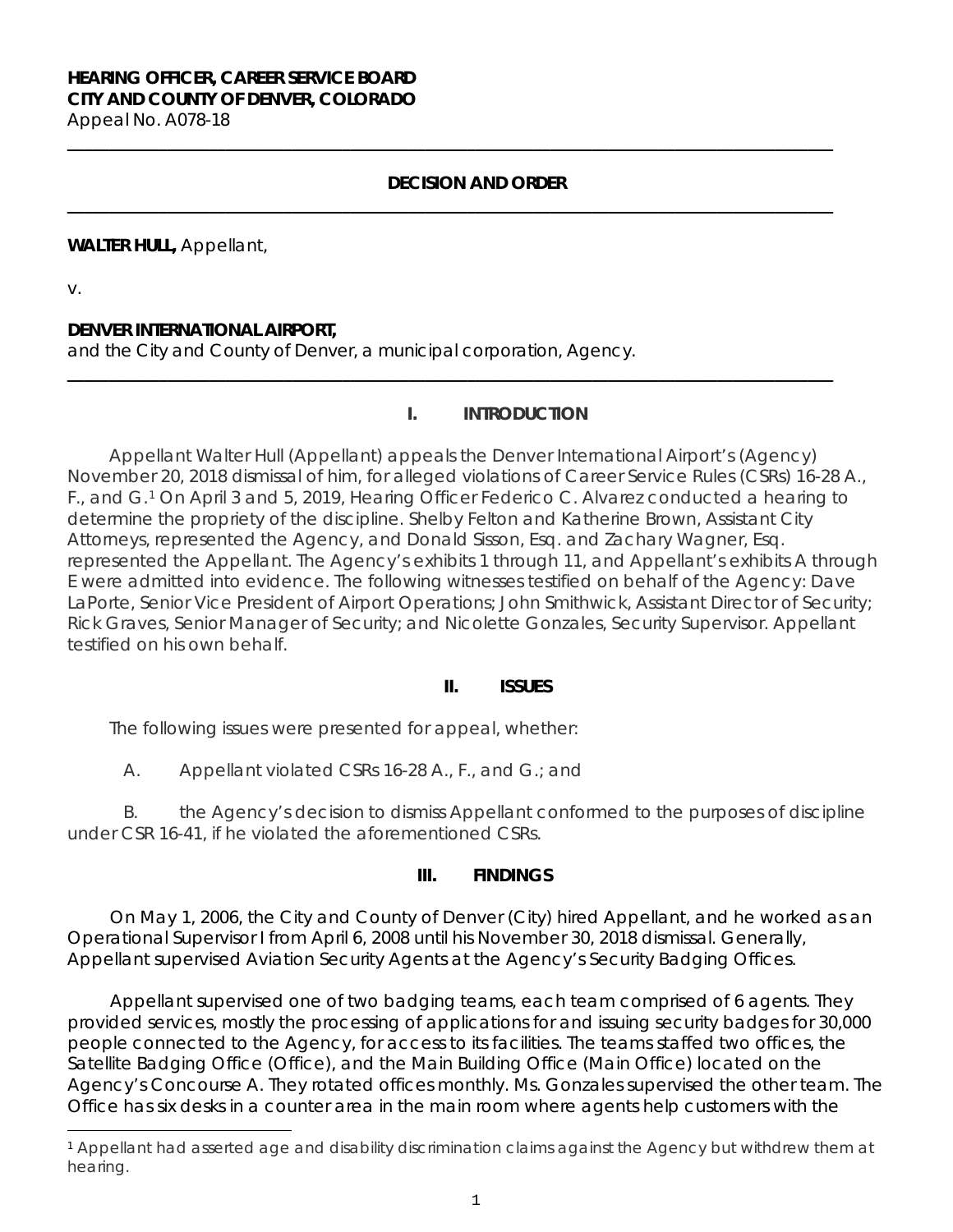badging process. Appellant's office adjoined this main room in the back. In another adjoining testing room with 30 monitors, to the right of the main area, customers took security tests, which they had to pass before receiving a badge.

During Appellant's alleged misconduct, he was subject to several leadership directives. Relevant goals of his 2018 Performance Standards & Expectations Plan (Ex. 10) included:

Serves as a Subject Matter Expert on the Identity Management System and all related federal rules and regulations that impact the badging operation;

Spends a majority of the shift at the front counter operation work area, providing leadership and support to the badging staff and customers; …

Resolves problems encountered during daily operations and determines standards for problem resolution including escalations from customers; …

Trains new and existing employees, and ensures new employees complete all aspects of the training syllabus prior to training completion; and

Ensures employee's [sic] work conforms to policies, standards, and regulations.

On February 22 and 28, and April 18, 20, and 25 of 2018, Mr. Smithwick had met personally with Appellant, and, among other things, reiterated the Agency's directive regarding his presence on the front counter operation work area due to Appellant's noncompliance with it.

Appellant was also subject to other applicable Agency directives regarding Airport Emergency Preparedness, issued during his Hazard Training of 5/17/18 (Ex. E 56):

Before you can properly respond you must first understand the threat. By quickly categorizing the situation, you can make good decisions about what you will do to stay safe. One way of assessing the situation is to quickly determine if it is a **hazard**, **threat**, or **imminent threat**. (Ex. E 12).

As soon as you are safe, report the situation to Emergency Services if appropriate. Make sure that you tell dispatchers if you are giving them second hand information! (Ex. E 19).

Regarding Evacuation: Be quick and decisive, but do not run in panic. Panic can injure you or others. As an employee, you will set the tone for others and they will panic if you do. Don't go back for personal belongings, just get to safety.

Remember to take people with you to safety and assist them as you are able! When you are safe, report the emergency. Remember to tell Emergency Dispatchers if you are not giving them first hand information. If you heard about the emergency from someone else, tell the Dispatcher and put the person who saw it on the phone. (Ex. E 29).

FIRE

- Evacuate the building
- People with reduced mobility should be taken to a stairwell or elevator lobby. Contact Emergency Services with their location at (303) 342-4211
- Each work unit should have a location where all employees should meet to be accounted for. (Sheltering and Evacuating Brochures at Ex. E 47, 49).

On September 20, 2018, another City agency activated a fire alarm in the Office, where Appellant and his team were working. The best evidence for this incident is its video, although it has no audio. (Ex. 4). Visible in the video are two counters that curve away from the camera. Six agents can work at desks in the area between the counters, assisting customers on the outside of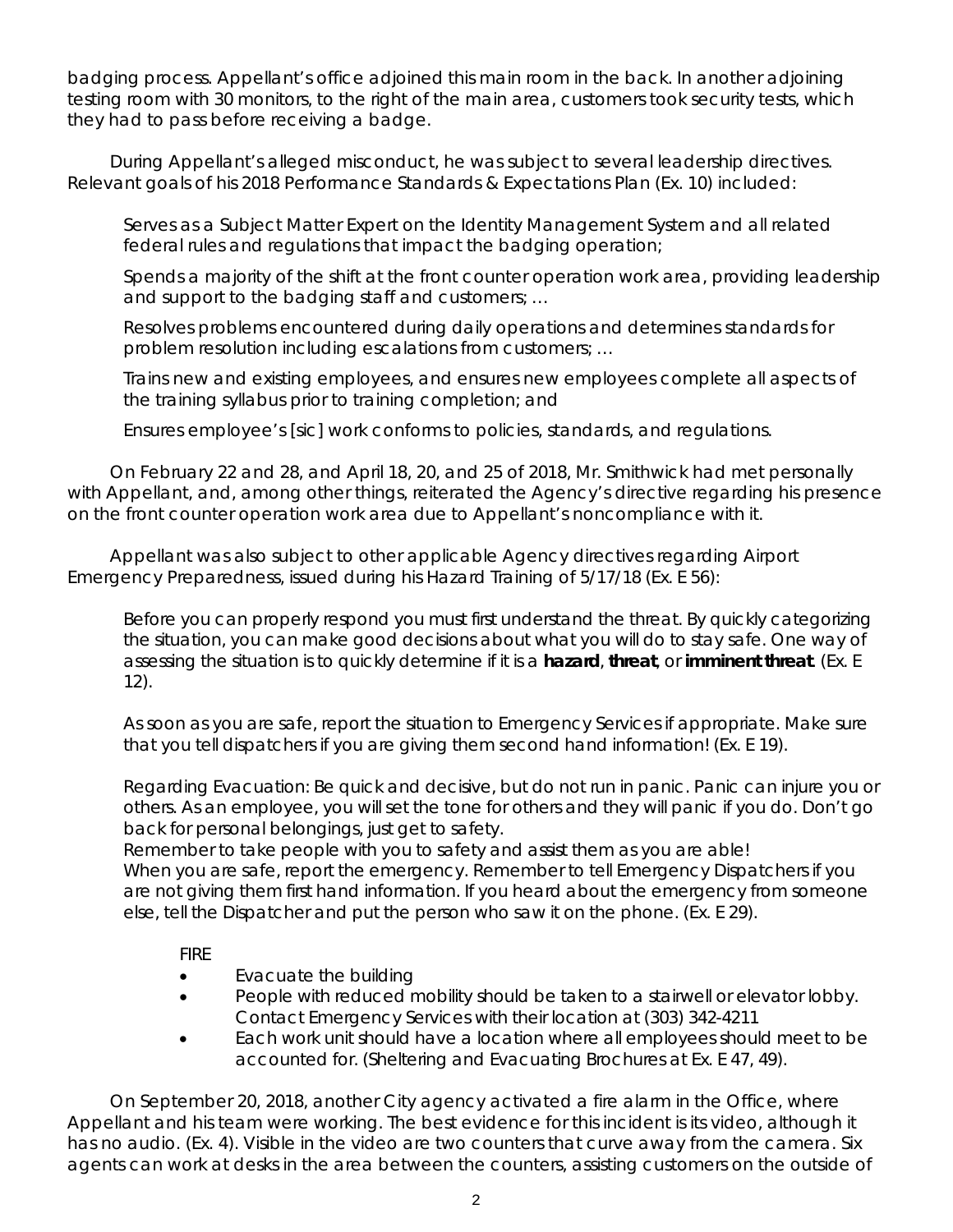them. Five agents were working there, and Agent Wertz was elsewhere. The counter closest to the camera view has four desks, facing the camera. A chair for customers is located in front of each desk at this counter, with screens behind them, for use in taking customers' photographs. The counter farther from the camera is higher and has two desks, facing away from the camera. Customers receive the badges at this counter and stand due to its height. The agents working here can sit to use their computers or stand to assist customers. Chairs for customers are lined up along the back wall of this area, farthest from the camera view. The Office has two doorways, about ten feet apart along the upper left part of the camera view. A roped aisle in front of them aligns the customers awaiting service. There is a waiting area for customers in front of the right, back wall, with twelve chairs in it. A door to a hallway is immediately behind the waiting area. Appellant's office is to the left of this hallway, with a solid wood door with no windows. Not visible, the testing room adjoins this main area to the right of the camera view.

At 10:50:36,<sup>[2](#page-2-0)</sup> the alarm appears to have sounded. Three agents turn away from their tasks and look in the same direction for five to six seconds apparently at the source of the alarm. At 10:50:50, in an office across the hall, visible through the Office's glass wall, people begin to exit. The second person to exit, likely an employee, stands outside that office, pointing those exiting outside and waits there until they leave. 12 people exited that office. The last person exited at 10:51:06. At 10:51 a.m., Mr. Wertz came from the testing room, went to Appellant's office, unlocked the door, and spoke to Appellant from the doorway. An agent in the middle of the counter area, who just finished helping a customer, looked all around the Office, made a shrugging gesture, and then focused on Appellant's office. At 10:51:13, Mr. Wertz left Appellant's office, closed its door and returned to the testing room. The customer just served finished packing his briefcase and was the first to leave, at 10:51:25. Next, a second customer sitting at the closer counter stood and left. An agent gestured toward the door to a third customer at his desk and the customer stood but continued speaking to the agent for awhile before leaving. The five agents in the counter area prepared to leave, finalizing entries into computers or gathering documents. One agent gathering documents gestured toward the door to a fourth customer sitting at her desk. He and the three customers standing at the far counter begin to exit next. About this time, Mr. Wertz exited the testing room followed by nine customers. He pointed the first three toward the door and then returned to the testing room. Two more customers who had been sitting in the waiting area, joined those exiting from the testing room and also left. The five other agents from the counters had awaited the exit of the eleven customers and they left next. The two female agents each carried out a bin with Office documents. One more unescorted customer then exited from the testing room, and the Office at 10:52:28 a.m. 19 customers and five agents evacuated.

At 10:52:37, agent Gutierrez reentered the Office through the left door, which he now closed, and began walking around the counter to circle toward Appellant's office. At 10:52:40, Mr. Wertz exited the testing room and walked into the hallway next to Appellant's office. Mr. Gutierrez then reached Appellant's office, pushed its door open, spoke briefly to him and then waited outside the door. Mr. Wertz emerged from the hallway, spoke briefly to Mr. Gutierrez and stood in Appellant's doorway. He spoke to Appellant briefly, entered his office briefly, and then also waited outside the door. At 10:53:23, a female agent, still carrying a bin, reentered the Office through the door farther back, gesturing the other agents toward the door as she walked toward Appellant's office. In response, Mr. Wertz held up his hands in an apparent helpless gesture. At 10:53:29 Appellant arrived at his door and they all began exiting. The male agents walked around the counter toward the camera view and exited out of the left door. The female agent walked backward along the back of the Office toward right door, speaking to Appellant as he followed her. She let him exit and he then held the door for her exit, at 10:54 a.m. (Ex. 4).

i

<span id="page-2-0"></span><sup>2</sup> The times cited herein are from the video log in Ex 4.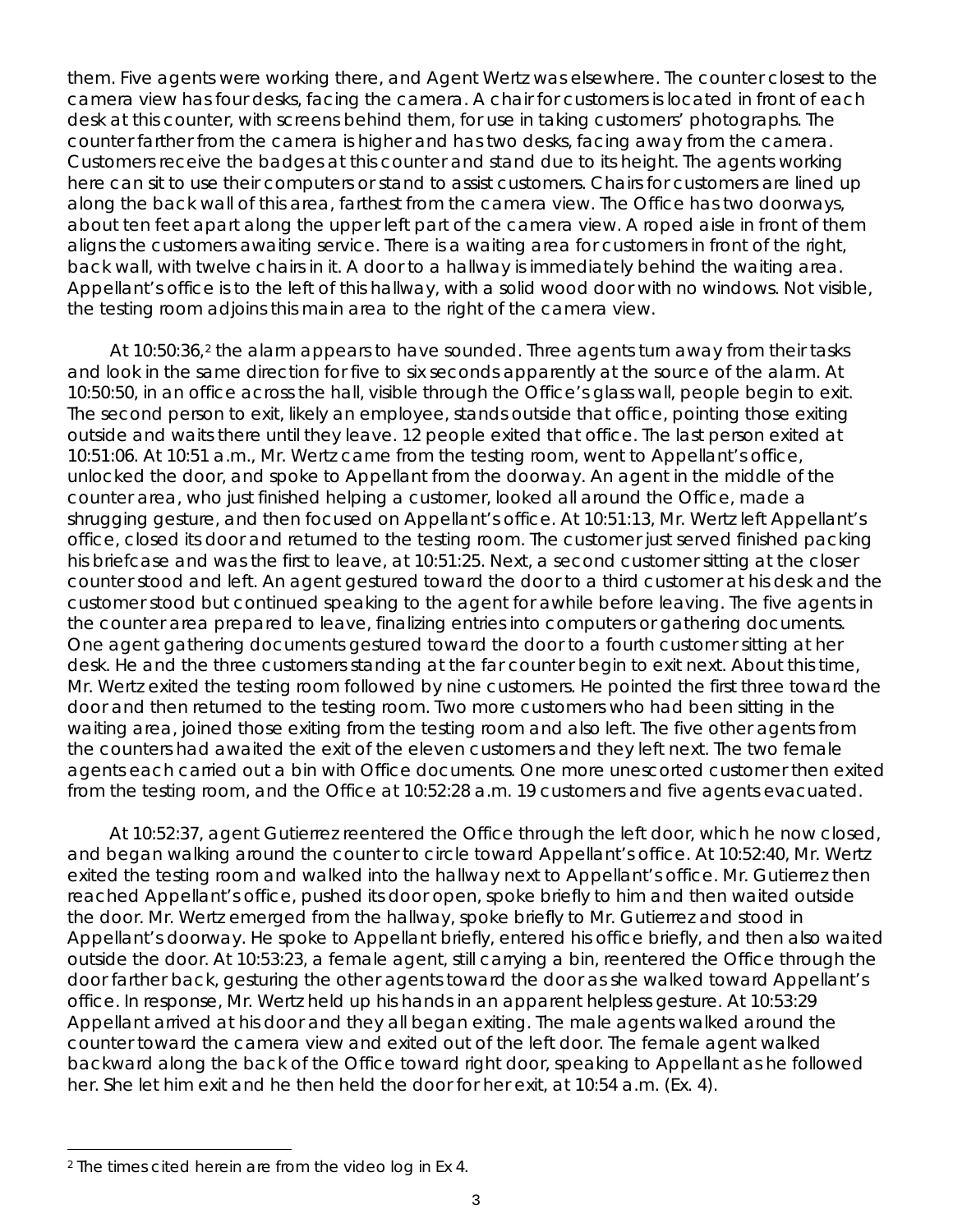The people in the office across the hall evacuated that office in 30 seconds. The customers and five agents evacuated the Office in about one minute and 52 seconds. Appellant and the three agents who accompanied him, including the two who returned, evacuated the Office in another one minute and 32 seconds, totaling three minutes and 24 seconds. The agents evacuated the customers in a relatively short time but without coordination or leadership. The agents who left with Appellant seemed to be ensuring his safe evacuation. (Ex 4).

Other evidence established that, from his office when the alarm sounded, Appellant notified Mr. Graves by email that the Office would be closed. After evacuating and upon inquiry when the Fire Department did not arrive, Appellant learned that the alarm was a test. From his office, Appellant notified Mr. Graves that the Office had reopened.

The video also shows that at 11:08:45, an agent opened the Office door to let people return. At 11:09:16, Appellant returned, walked to his office and closed its door. Ten customers returned to the testing room, two customers returned to the waiting area, four customers returned to chairs at the lower counter, and three customers returned and stood in front of the higher counter. The six agents returned to the counter. A queue of from five to seven customers formed to await help. As they were directed to the correct desks and more customers arrived, the queue fluctuated between two to seven customers. Appellant did not help his team restart the operations. After ten minutes, he emerged from his office and relieved Mr. Gutierrez, who apparently took his lunch break. The queue reduced intermittently to one at 11:26, and then no line from 11:33 to 11:37, after which it formed again but at a slower rate. Mr. Gutierrez returned a half hour later when another agent left, and Appellant still worked at the desk. (Ex. 4).

At a September 19, 2018 meeting, Mr. Graves directed the Supervisors, including Appellant, to conduct the weekly inventory, which was performed on Thursdays at the Office, because one of the two Lead Agents had left the Agency. Taking inventory was a 15-minute exercise. Only supervisors and Lead Agents were authorized to conduct it because it involved sensitive material and to keep agents free to service the counter. So, Appellant should have conducted the Office inventory on Thursday, September 20, 2018.

On September 20, 2018, at the end of the day after his team had left work, the Agency, though Mr. Smithwick, suspended Appellant for 14 days, from September 21 through October 4. So, he did not speak to his team members at or during his suspension.

When the former Lead Agent left about two weeks earlier, Appellant had delegated the inventory to Mr. Wertz, who began to conduct it on September 21. On this day, Ms. Gonzales, then assigned to supervise the Main Office, came to the Office to assess its status due to Appellant's suspension. She found Mr. Wertz taking inventory and asked him why he was doing so. Mr. Wertz replied that Appellant had ordered him to do it. Since Mr. Wertz was not authorized to take inventory, Ms. Gonzales discontinued his conduct of it and conducted it herself. In his Response to the Notification of Contemplation of Disciplinary Action, Appellant claimed not to have understood that he personally was to perform the inventory. (Ex. 2). At hearing, he testified that Mr. Smithwick ordered him to perform it personally. He also testified that he routinely delegated tasks to subordinates, without getting permission or being disciplined for it.

Effective June 11, 2018, the Agency ended the practice by its staff of taking paid, scheduled 15-minute breaks. It did so to prioritize customer service and avoid agents taking scheduled breaks when customers were lined up awaiting service. It had determined that the offices had slow periods during the day. So, it now required its staff to take breaks, for less than 15 minutes, when customer volume was low rather than on a schedule. Mr. Graves had directed the Supervisors at meetings on May 21 and 29 and June 18, 2018, to implement the new policy on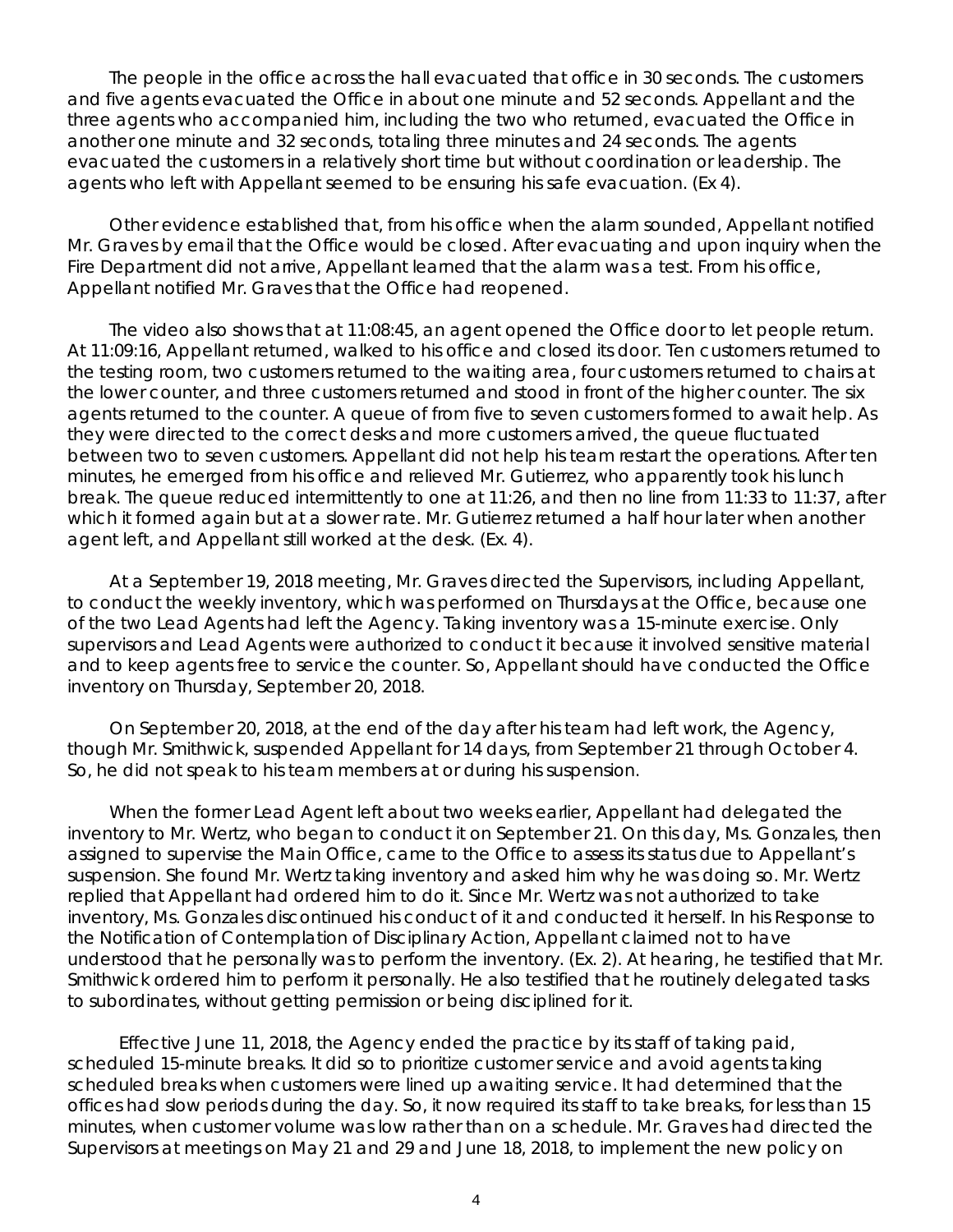breaks. Mr. Smithwick also announced this policy to all the staff at a meeting. Appellant removed the scheduled breaks from the Office schedule but some of his team members continued to take scheduled breaks. Another agent complained to Ms. Gonzales that agent Gutierrez still took scheduled breaks. So, she reviewed the Agency video and saw him take coffee breaks at 9:00 a.m., and she saw him do it personally several times on Concourse A. She advised Appellant of it, so he could address it, but he defended it, claiming that Mr. Gutierrez had a medical issue that required his breaks. Ms. Gonzales subsequently supervised Mr. Gutierrez, who quit taking these breaks and did not claim any medical issue. On September 21, 2018, Mr. Gutierrez's telephone alarm sounded at 9:00 a.m. in a training session. She asked him if he needed to leave, but he declined. In his Response, Appellant stated that he consistently reminded his team to observe the policy but did not mention Mr. Gutierrez.

During 2018, the Agency began preparing for a yet to be implemented transition to Identity Management System (IDMS), a new computer software. It involved the Supervisors in January 2018, when they began discussing the software design with the vendor in telephone conferences. In May 2018, the Supervisors, tasked with becoming IDMS Subject Matter Experts, began testing the software and getting familiar with it, as they then had its standard operating manuals. Mr. Graves directed the Supervisors, including Appellant, in meetings of May 31 and September 7, and other meetings, and via a September 19 email, to teach team members one-on-one to use IDMS. In August 2018, the Agency also had a consultant teach the Supervisors and agents on the use of IDMS. On September 21, 2018, the Agency confirmed that Appellant's team could not perform basic IDMS functions. In his Response, Appellant claimed his ability to conduct on-on-one training of agents was hindered because he could not log into the system, it did not work, its peripherals did not work or worked improperly, and he had been on vacation. Stated otherwise, Appellant could not train himself and become a Subject Matter Expert and thus, could not train his team. Appellant had also delegated this duty to Mr. Wertz and the former Lead Agent.

On October 19, 2018, the Agency provided Appellant a Notification of Contemplation of Disciplinary Action. (Ex. 3). On October 30, 2018, Appellant met with Mr. Smithwick, Mr. Graves, and Janice Hathaway, Senior Human Resources Business Partner for a contemplation of discipline meeting, where he provided his Response to its Notification. (Ex. 2). After considering the totality of the circumstances, on November 20, 2018, the Agency dismissed him. (Ex. 1).

# **IV. ANALYSIS**

#### **A. Jurisdiction and Review**

The Career Service Hearing Office has jurisdiction of this direct appeal of a dismissal pursuant to CSR 19-20A.1.a. The Hearing Officer is required to conduct a *de novo* review, meaning to consider all of the evidence as though no previous action had been taken. Turner v. Rossmiller, 532 P.2d 751 (Colo.App. 1975); CSR 19-55 A.

#### **B. Burden and Standard of Proof**

The Agency retains the burden of proof, by a preponderance of the evidence, throughout the case to prove that Appellant violated CSR 16-28 A., F., and G., and to prove that its discipline imposed on him was within a reasonable range of alternatives available to it. CSR 19-55 A.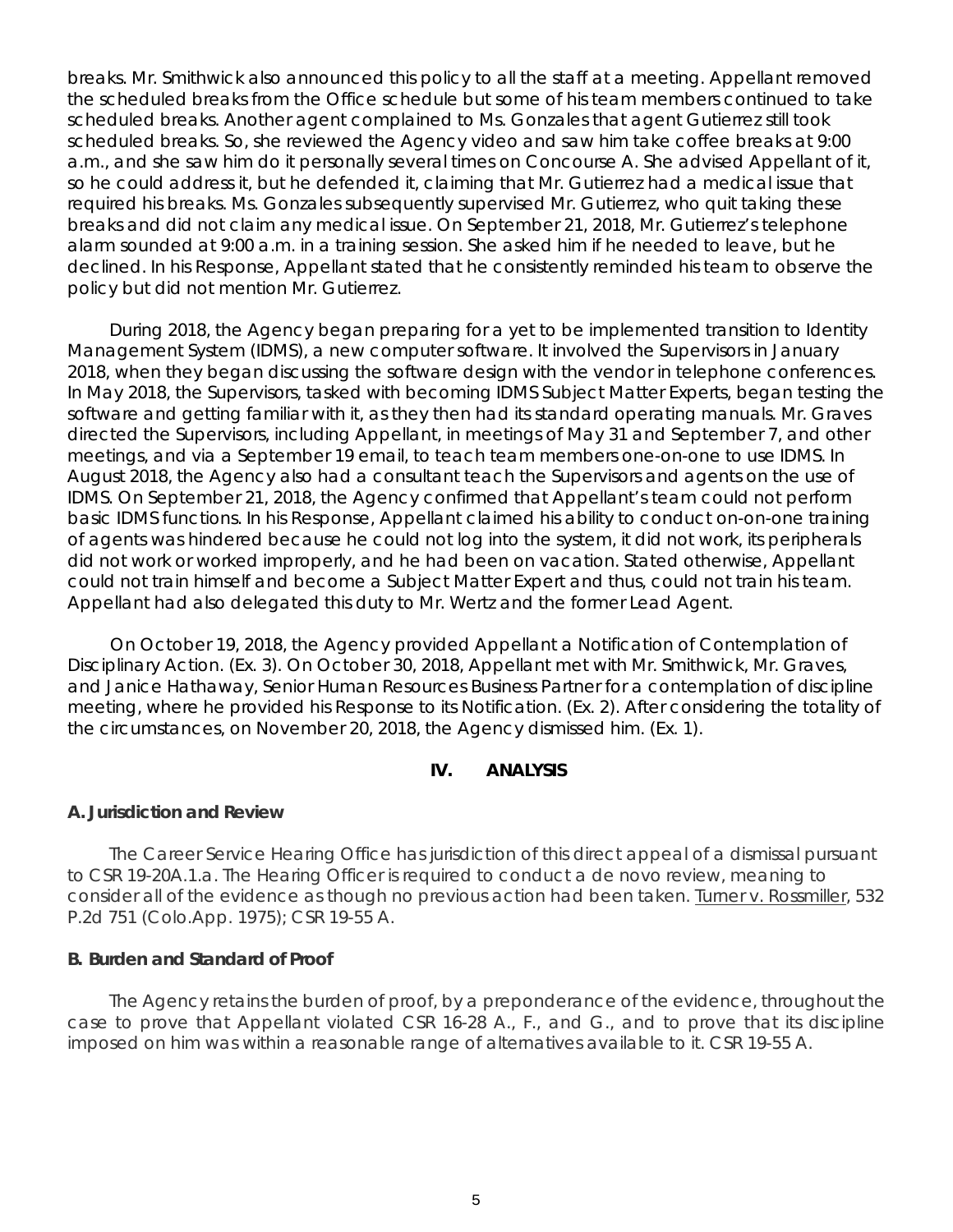#### **C. Career Service Rule Violations**

#### 1. Appellant's Defenses

Appellant proffered different arguments against the Agency's allegations of his CSR violations. Comprehensively, he argued that the Agency proved no harm from his alleged violations. He argued that his past performance had been satisfactory, and hence, should still be satisfactory. He noted that his less frequent service at the Office counter was ordered by his former supervisor. He argued that he in fact complied with his supervisory duties during the September 20, 2018 fire drill. More specifically, he claimed that his former supervisor assigned him the priority duty during a fire or fire drill to notify his supervisor that the Office would suspend its operations. The Main Office could then answer the telephone calls to the Office. As such, he claimed he committed no violation by staying in his office during the fire drill and notifying his supervisor of the Office closure. With this rationale, Appellant also claimed no violation by first returning to his office after the fire drill and only later assisting at the Office counter.

Appellant also argued that he cannot be held liable for the actions of his team members during his suspension. Stated otherwise, he claimed that had he been present, he would have enforced the Agency policies. Appellant applied this argument to the Agency's allegations that he delegated to an agent the duty to conduct the inventory, allowed his team members to disregard the new policy on breaks, and failed to instruct his team members one-on-one on IDMS. Appellant also claimed he that he could not be disciplined for not training his team on IDMS because he himself was unable to train on it.

Appellant generally did not dispute that he did not follow the Agency's orders as it alleged, but he defended his violations with different excuses. As discussed below, the Hearing Officer generally does not find Appellant's defenses convincing or credible.

#### 2. CSRs.

**CSR 16-28 A.**, states, "Neglect of duty or carelessness in performance of duties and responsibilities." The correct standard to establish neglect of duty is that an employee failed to perform a job duty she knew she was supposed to perform. [In re Serna,](https://www.denvergov.org/content/dam/denvergov/Portals/hearings_office/documents/Hearings/Serna_Veronica_39-12_Decision.pdf) CSB 39-12, 4 (2/21/14); *citing* [In re Compos, Herrera, Sandler & Sena,](https://www.denvergov.org/content/dam/denvergov/Portals/hearings_office/documents/Hearings/Compos_Herrera_Sandler_Sena_Findings_and_Order.pdf) CSB 56-08, … 59-08 (6/18/09).

**CSR 16-28 F.**, states, "Failing to comply with the lawful orders of an authorized supervisor or failing to do assigned work which the employee is capable of performing." A violation of the first part of this rule requires proof that a supervisor communicated a reasonable order and the employee violated that order under circumstances demonstrating willfulness. [In re Marez,](https://www.denvergov.org/content/dam/denvergov/Portals/hearings_office/documents/Hearings/Marez_Alonzo_58-16_1-27-17.pdf) CSA 58- 16, 6 (1/26/17), citing [In re Macieyovski,](https://www.denvergov.org/content/dam/denvergov/Portals/hearings_office/documents/Hearings/Macieyovski_Vincent_28-14_Decision_and_Order.pdf) CSA 28-14, 6 (10/13/14). Misconduct targeted by this rule is different from the mere failure to perform job duties in that knowing disobedience to an order indicates intentional refusal of a supervisor's authority, a more serious offense, than mere neglect. [In re Macieyovski,](https://www.denvergov.org/content/dam/denvergov/Portals/hearings_office/documents/Hearings/Macieyovski_Vincent_28-14_Decision_and_Order.pdf) CSA 28-14, 6 (10/13/14).

**CSR 16-28 G.1.**, states, "Failing to meet established standards of performance including either qualitative or quantitative standards. When citing this subsection, a department or agency must describe the specific standard(s) the employee has failed to meet, such as standards in the employee's individual goals or in a Performance Improvement Plan (PIP)." A violation of this rule is established by evidence of (1) an established standard; (2) clear communication of the standard; and (3) employee's failure to meet the standard. [In re Schofield,](https://www.denvergov.org/content/dam/denvergov/Portals/hearings_office/documents/Hearings/Schofield_Jerilyn_08-17_10-9-17.pdf) CSA 08-17, 8 (10/9/17), *citing* [In re](https://www.denvergov.org/content/dam/denvergov/Portals/hearings_office/documents/Hearings/Rodriguez_Angela_12-10_Decision.pdf)  [Rodriguez,](https://www.denvergov.org/content/dam/denvergov/Portals/hearings_office/documents/Hearings/Rodriguez_Angela_12-10_Decision.pdf) CSA 12-10, 9-10 (10/22/10).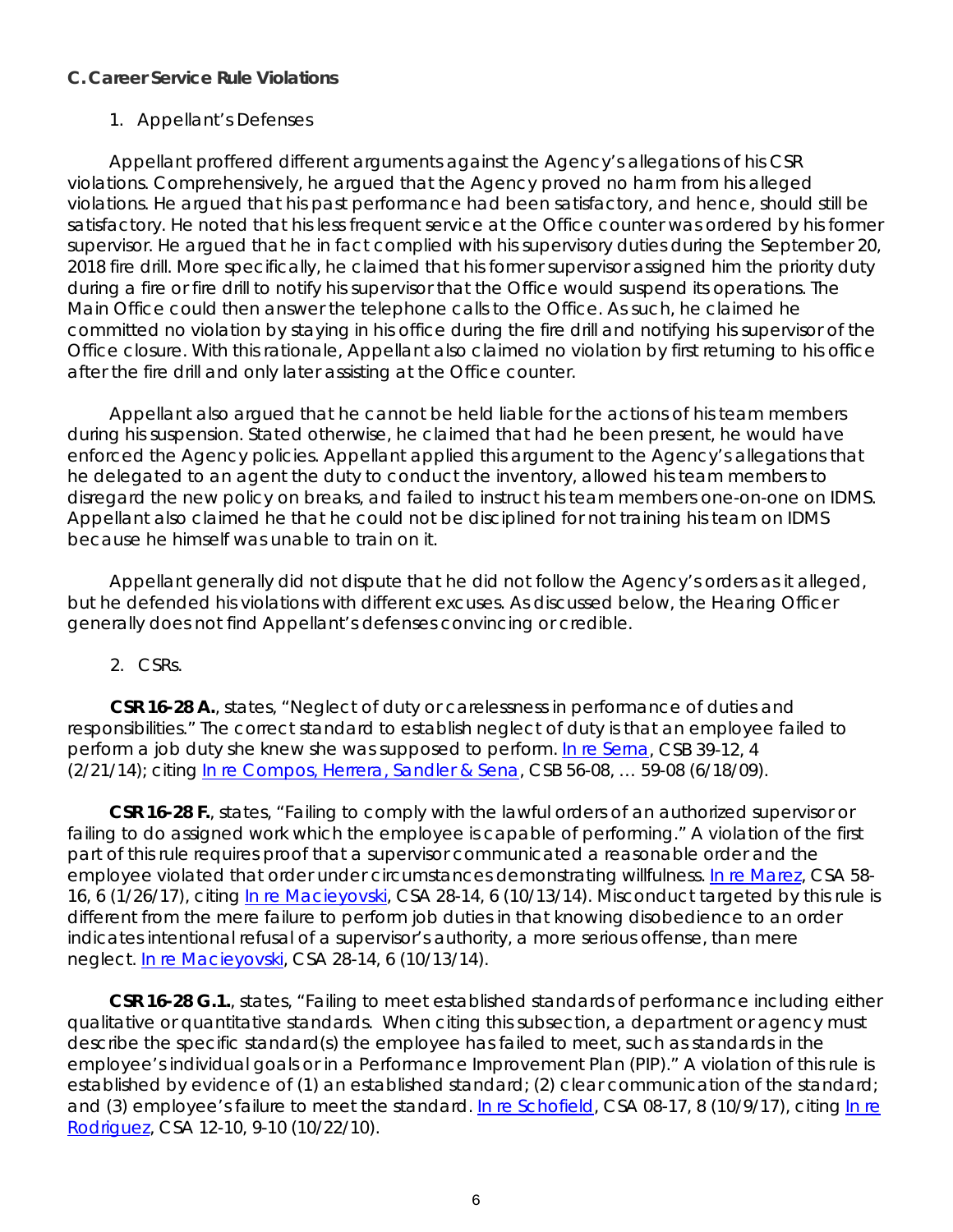In Appellant's 2018 Performance Evaluation & Expectations Plan, (Ex. 10), the Agency stated his relevant goals, including,

"Serves as a Subject Matter Expert on the Identity Management System … Spends a majority of the shift at the front counter operation work area, providing leadership and support … Resolves problems encountered during daily operations … Trains new and existing employees … Ensures employee's [sic] work conforms to policies, standards, and regulations."

#### 3. Appellant's Time at the Counter

Appellant neglected the Agency directive that he spend the majority of his shift at the front counter, providing leadership and support to the badging staff and customers, critically during a September 20, 2018 fire drill. He ignored the front counter and remained in his Office during the evacuation and the reopening of the Office, as evidenced in Ex. 4. This incident regarded his duty to provide more leadership and support time at the counter during the alarm rather than just spending time there. In Appellant's Performance Plan and several counseling sessions, the Agency had reiterated this directive to him, so he was aware of it. Appellant noted that a prior supervisor required him to notify his supervisor of the Office closure, which he did. However, the evidence did not show that the prior supervisor required Appellant to remain in his office during a fire drill or to communicate by email from its computer. On the contrary, his Hazard Training required him to evacuate the Office promptly and ensure or assist the others present to evacuate. This Training also required him to notify the Agency of any incident, but only after evacuating. His compliance with his prior supervisor's directive did not conflict with or overrule this Training. He could have sent emails by his telephone, setup for work use. Appellant's delay, of two minutes, to send an email to his supervisors about the evacuation would have satisfied both his Hazard Training and his prior supervisor's directive.

Appellant's actions during the fire drill were extremely problematic. From his office, Appellant could not assess if a fire was burning in any part of the Office not visible to him on video, or if any colorless heat vapors were spreading in it. Since he was composing an email, he could not effectively assess whether his team or customers needed help, or manage the evacuation. Further, two agents returned to his office to retrieve him, and a third agent also stood by, after evidently confirming all others had left. So, Appellant did not help them, but he exposed them to any potential danger by forcing them to ensure his own safe evacuation.

Appellant testified that he spent five hours, the majority of the time on September 20, 2018 at the counter. He claimed to have begun when he relieved Mr. Gutierrez and remained there until 4:00 p.m. This argument missed the point. He was to devote time there providing leadership, most needed during the fire drill, but which he ignored while cloistered in his office. Up to that point, he had appeared at the counter briefly, and did not claim to have worked it. After the drill, he assisted customers at the counter. While most commendable, his relief of agents while they took lunch cannot be conflated with his leadership responsibility.

Even if given the benefit of the doubt, Appellant exaggerated his claim that he worked at the counter five hours. He staffed the counter at 11:19. His work day was from 7:30 a.m. to 4:00 p.m., with a one-half hour lunch break, which was likely to follow. So, he could have worked the counter for four hours and ten minutes if he remained there the rest of the day, which was unlikely. But if so, it did not overcome his dereliction during the fire drill.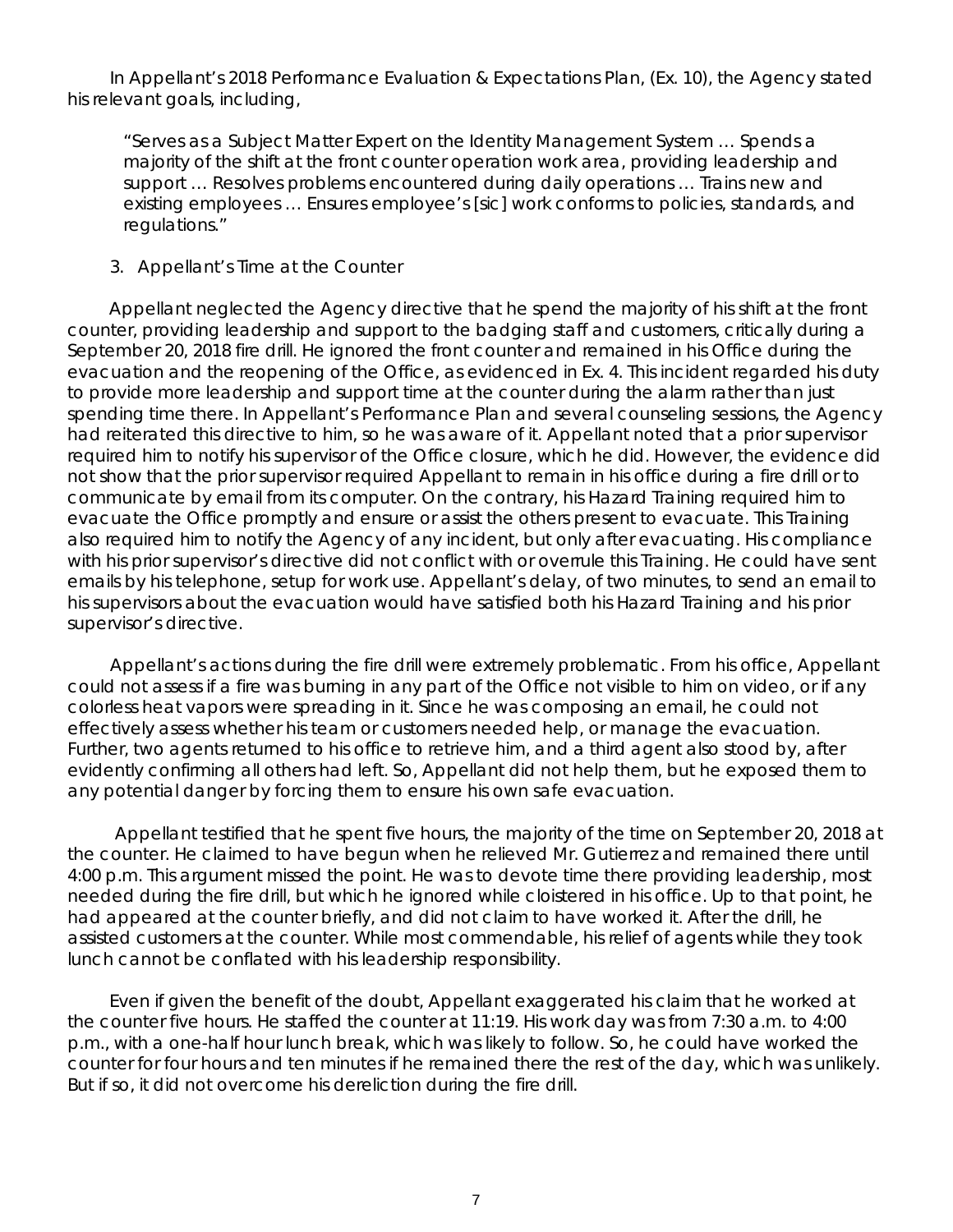#### 4. Appellant and the Inventory

Appellant immediately violated Mr. Graves' September 19, 2018 order that he conduct the inventory personally. Appellant testified that he did not conduct the 15-minute inventory, scheduled September 20, and that he had previously delegated it to Mr. Wertz. Still he proffered excuses. He claimed to not have understood that he was to conduct it personally. He also testified that the Agency prevented him from stopping Mr. Wertz from conducting it as it suspended him at the end of the day, when Mr. Wertz was gone and beyond communication. Appellant's defenses are not credible. He was to have performed the inventory on September 20, before the Agency suspended him at day's end, which did not affect his work that day. He did not claim insufficient time or ability to conduct it. He ignored it merely because he had delegated it for convenience to Mr. Wertz, unqualified to perform it, and chose not to do it.

Appellant also claimed that Ms. Gonzales recommended that he delegate the inventory to Mr. Wertz, which she denied. He argued that she was undermining him with her testimony in case of future promotions. Appellant believed they alone, the two supervisors beneath Mr. Graves, would compete for his position if he left. His argument is unconvincing. No evidence suggested Mr. Graves would leave in the near future or, if he left, that the Agency would replace him with only either Appellant or Ms. Gonzales. Further, the Agency already seemed to view Ms. Gonzales as more committed to her work than Appellant. It designated her over him as the point person on the IDMS project, despite his greater tenure with it. Thus, Appellant was not Ms. Gonzales' apparent competition for promotion, if any, within the Agency.

Had Ms. Gonzales suggested to Appellant that he groom Mr. Wertz with the conduct of inventory, it still did not provide Appellant with a defense to this allegation. Once Mr. Graves announced the policy change, Appellant was dutybound to implement it and Ms. Gonzales lacked the authority to contradict Mr. Graves.

5. IDMS

Appellant conceded that he did not train his team on IDMS to competence because he himself could not train on it. He argued that he lacked adequate time to train on it because it was dysfunctional and he took some vacation. However, his average of one vacation day monthly was insufficient to prevent him from training on IDMS. Ms. Gonzales took equivalent vacation time and suffered no similar training impediment. The training consultant also reported Appellant was unable to log into the program due to ineptitude and other agents had to "talk him through the process." This incident showed that Appellant had not absorbed the IDMS training for months, not that it did not allow users to log into it. Ms. Gonzales testified that she had tried to get Appellant involved in IDMS early on, but he was not interested. Appellant also delegated the training of the team to Mr. Wertz and the former Lead Agent, which he did not deny in his testimony or his Response. So, he obviously knew that they could learn IDMS to be able to teach others. That IDMS still had "bugs" increased his duty, as Subject matter Expert, to learn it to help eliminate the bugs and facilitate its use. He was capable of training, but chose to largely ignore it and instead made his subordinates train to teach. Appellant cannot justify his failure to become an IDMS Subject Matter Expert and to train his team on it.

# 6. Unscheduled Breaks

Appellant claims compliance with the policy against scheduled, 15-minute breaks, claiming that he consistently advised his team to observe the policy change. He also claims that he cannot be responsible for his team after his suspension. This policy was likely unpopular since it reduced the length of the breaks, at least, and made their timing unreliable. However, Appellant's team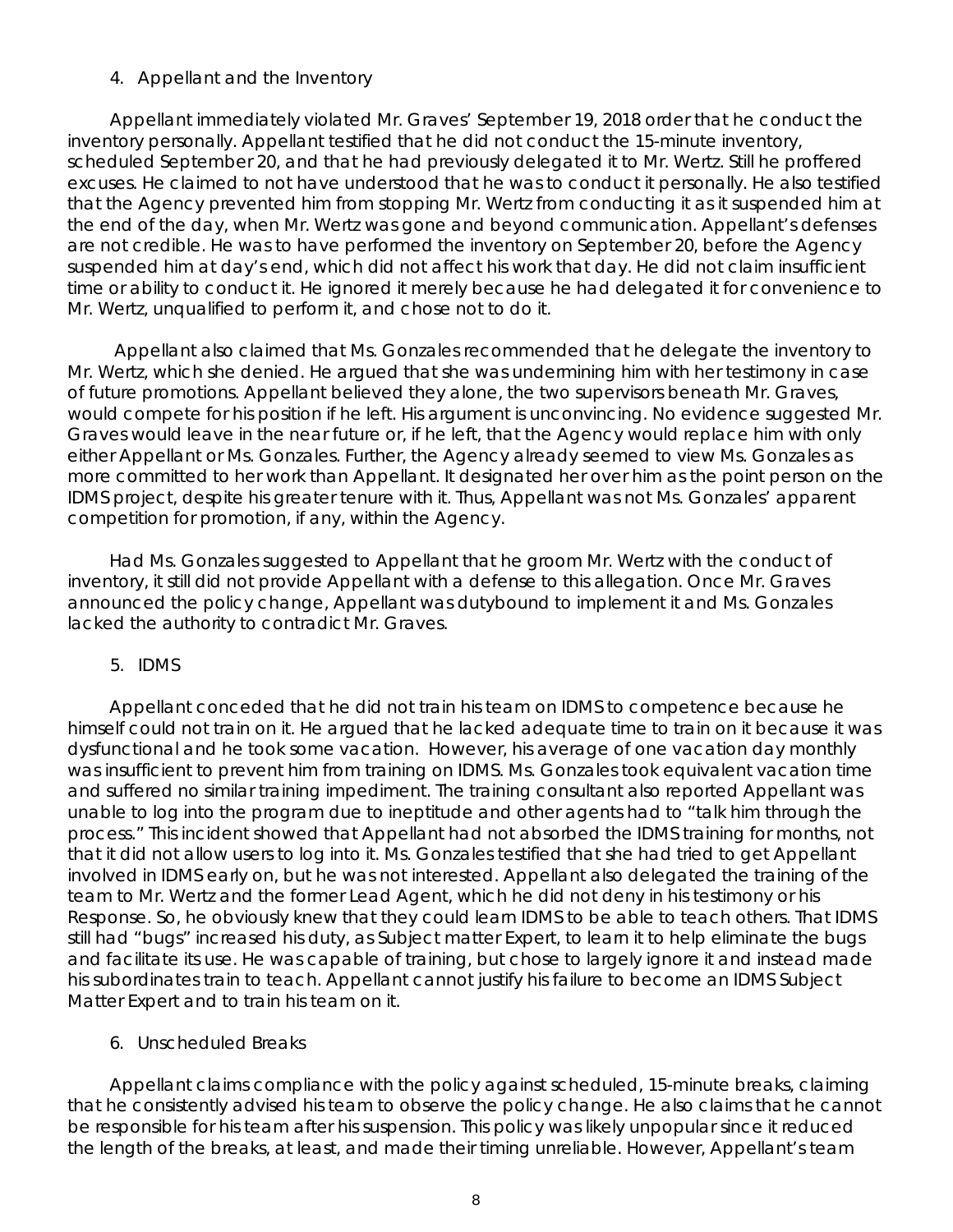members did not begin taking scheduled breaks only when the Agency suspended him. Ms. Gonzales had alerted him that Mr. Gutierrez was violating this policy. After receiving a complaint, she confirmed it on the Agency videos.<sup>3</sup> Yet Appellant took no action to investigate or end Mr. Gutierrez's violations, and instead defended him with a claim that he had a medical necessity. Appellant did not deny that he told Ms. Gonzales that Mr. Gutierrez needed 9:00 a.m. breaks for medical reasons or that he had no substantiation of it. Yet when Ms. Gonzales later supervised Mr. Gutierrez, he quit taking scheduled breaks and did not claim any medical reason therefor, evidently aware that she would enforce the policy. But Mr. Gutierrez had forgotten to stop his watch's 9:00 a.m. alarm, so it still rang on September 21.

Ms. Gonzales also identified other policy violations by members of Appellant's team, but she did not specifically report them to him. Were he attentive, he could have confirmed these issues since he could view his team via video. Regardless, the Hearing Officer concludes that these other incidents do not support the Agency's claim that Appellant violated this policy. But by disregarding Mr. Gutierrez's violations alone, Appellant violated this policy.

# 7. Violations

Thus, the Agency proved by a preponderance of the evidence that Appellant violated CSR 16-28 A. neglect of duty; F., failing to comply with the lawful orders; and G.1., failing to meet established standards, through his failure to: (1) provide leadership at the counter, especially during the fire alarm, (2) perform the Office inventory personally, (3) enforce the policy eliminating scheduled breaks, and (4) become a Subject Matter Expert on IDMS and train his team one-onone on it.

# **V. DEGREE OF DISCIPLINE**

Appellant also argued that, should the Agency prove his violation of the CSRs, it did not warrant his dismissal.

# 16-41 Purpose of Discipline:

The purpose of discipline is to correct inappropriate behavior or performance, if possible. The type and severity of discipline depends on the gravity of the offense. The degree of discipline shall be reasonably related to the seriousness of the offense and take into consideration the employee's past record. The appointing authority shall impose the type and amount of discipline he or she believes is needed to correct the situation and achieve the desired behavior or performance.

# **1. Seriousness of the proven offense**

Appellant's misconduct, including dereliction and insubordination, was quite serious. He routinely ignored, and impermissibly delegated some of his duties to others. Further, as a supervisor, he had a higher standard of conduct and should have led by example. That he did not generate specific, significant damage through his misconduct is insufficient to mitigate the fact that his misconduct was flagrant and persistent.

His September 20, 2018 reaction to the fire drill was especially serious because he disregarded what could have been a serious threat to the safety and well-being of the Agency's customers

<span id="page-8-0"></span>i <sup>3</sup> Ms. Gonzales testified that she had no evidence of Mr. Gutierrez's violations, but she persisted with this testimony, so her definition of evidence is unduly narrow.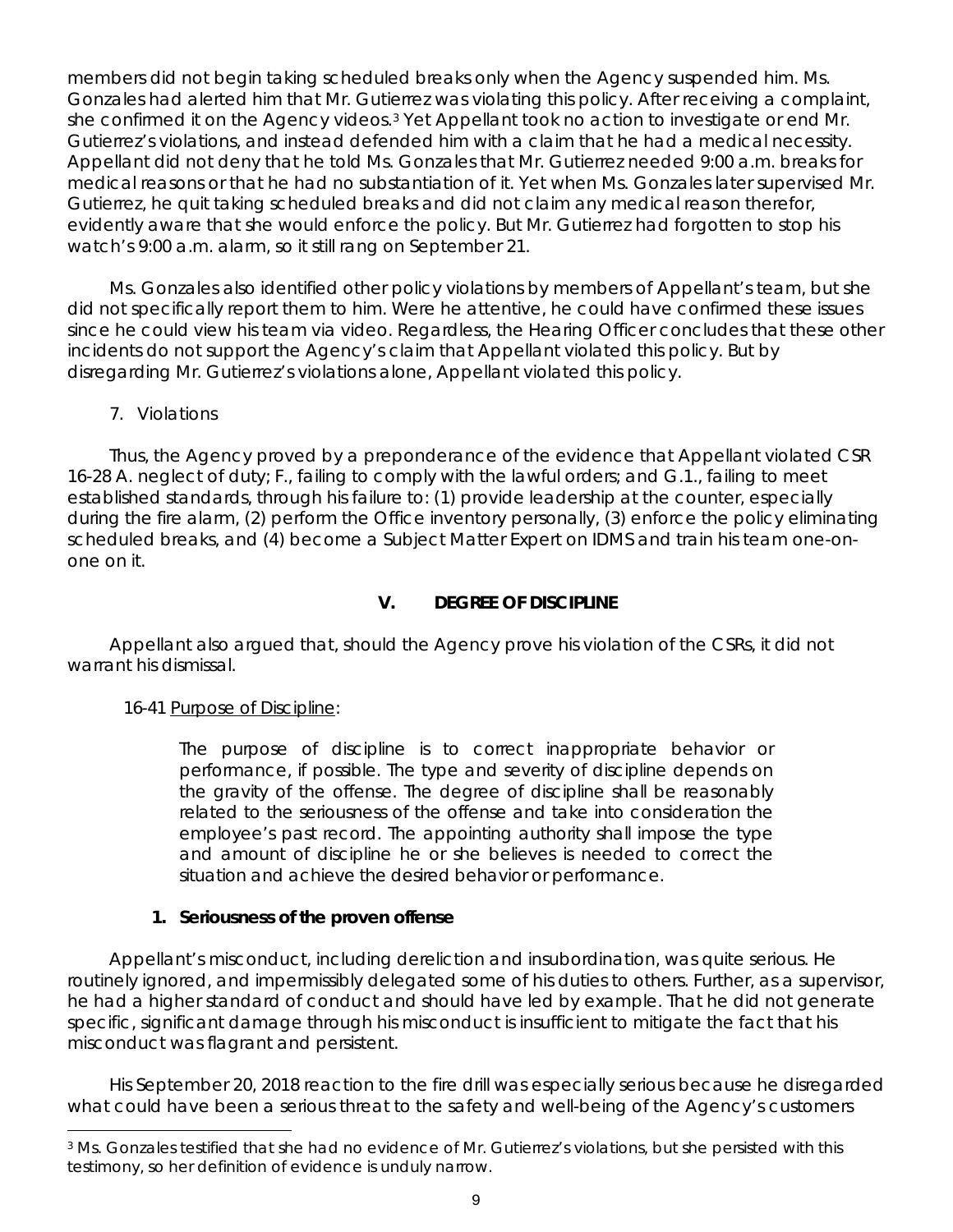and staff. He learned that it was a drill and not an actual fire after he evacuated the building. However, before then, he did not help, much less lead, the staff's evacuation of the building. He should have assessed the situation, determined how to best address it, and directed his team accordingly. Instead, he prioritized notifying his supervisor that the Office would be closed. Yet nobody needed that notice immediately, certainly not for the two minutes it took to evacuate. Appellant's actions required two agents to return to a potentially unsafe building to retrieve him. Appellant thereby both disregarded his leadership responsibility and the Agency directives that he lead the Office counter.

Appellant's disregard of the orders that he become an IDMS Subject Matter Expert and teach his team IDMS is equally serious. His team needed to learn it to be prepared to transition to it. Rather than immerse himself in it, Appellant trained minimally and delegated the training of his team to others. He testified that he did not have specific authority to delegate the training of his team, and he did not seek any, likely to avoid scrutiny. His failed leadership on this project curtailed his team's IDMS education of it. And whenever the Agency transitioned to IDMS, his incompetence on it would prevent him from performing his duties.

Appellant's order to Mr. Wertz that he conduct the inventory was a similar problem. Appellant flagrantly violated Mr. Graves' order that he conduct the inventory personally. He also forced Mr. Wertz to violate the Agency policy by requiring him to perform it, for his personal convenience, rather than allow Mr. Wertz more time to serve customers. He testified that the administrative tasks that he had to perform in his office took 30 to 40 percent of his time, likely on average. As such, he had 60 to 70 percent of his work time in which to take a 15-minute inventory. Yet, he blatantly violated Mr. Graves' order, a clear act of dereliction and insubordination.

Appellant also instigated a disruption within the Agency by failing to enforce the new policy on breaks on his team. Other staff noticed the uneven enforcement of the policy. One complained to Ms. Gonzales, who alerted Appellant of his agent's violations. Yet he merely excused the agent, claiming incorrect reasons therefor. Appellant thereby disregarded the limits of his authority as a supervisor. By doing so without permission, he simply violated the policy in an act of insubordination.

#### **2. Prior Record**

Appellant's prior discipline includes a September 19, 2018 Suspension Without Pay for neglect of duty, dishonesty, failing to comply with the lawful orders of an authorized supervisor, and failing to meet established standards of performance. (Ex. 6). On May 25, 2018, the Agency issued him a Written Reprimand for neglect of duty, failing to comply with the lawful orders of an authorized supervisor, and failing to meet established standards of performance. (Ex. 9). On August 24, 2016, it issued him a Written Reprimand for punctuality. (Ex. 11). On March 21, 2012, it issued him a Verbal Reprimand for performance management of direct report. On September 1, 2010, it issued him a Verbal Reprimand for failure to complete PEPR by due date.

#### **3. Likelihood of Reform**

The record shows that Appellant will not reform. As noted above, the Agency provided him instruction and orders over a period of time, which he continued to ignore, acting unprofessionally.

The Agency changed its operation to try to improve its service to customers. It therefore ordered Appellant to spend more time at the counter leading his team, conduct inventories, become expert with IDMS, and enforce the end of the scheduled, 15-minute breaks. However, Appellant decided he would not implement the changes. He largely ignored the changes or made halfhearted attempts to comply with them. When confronted, he gave lip service to the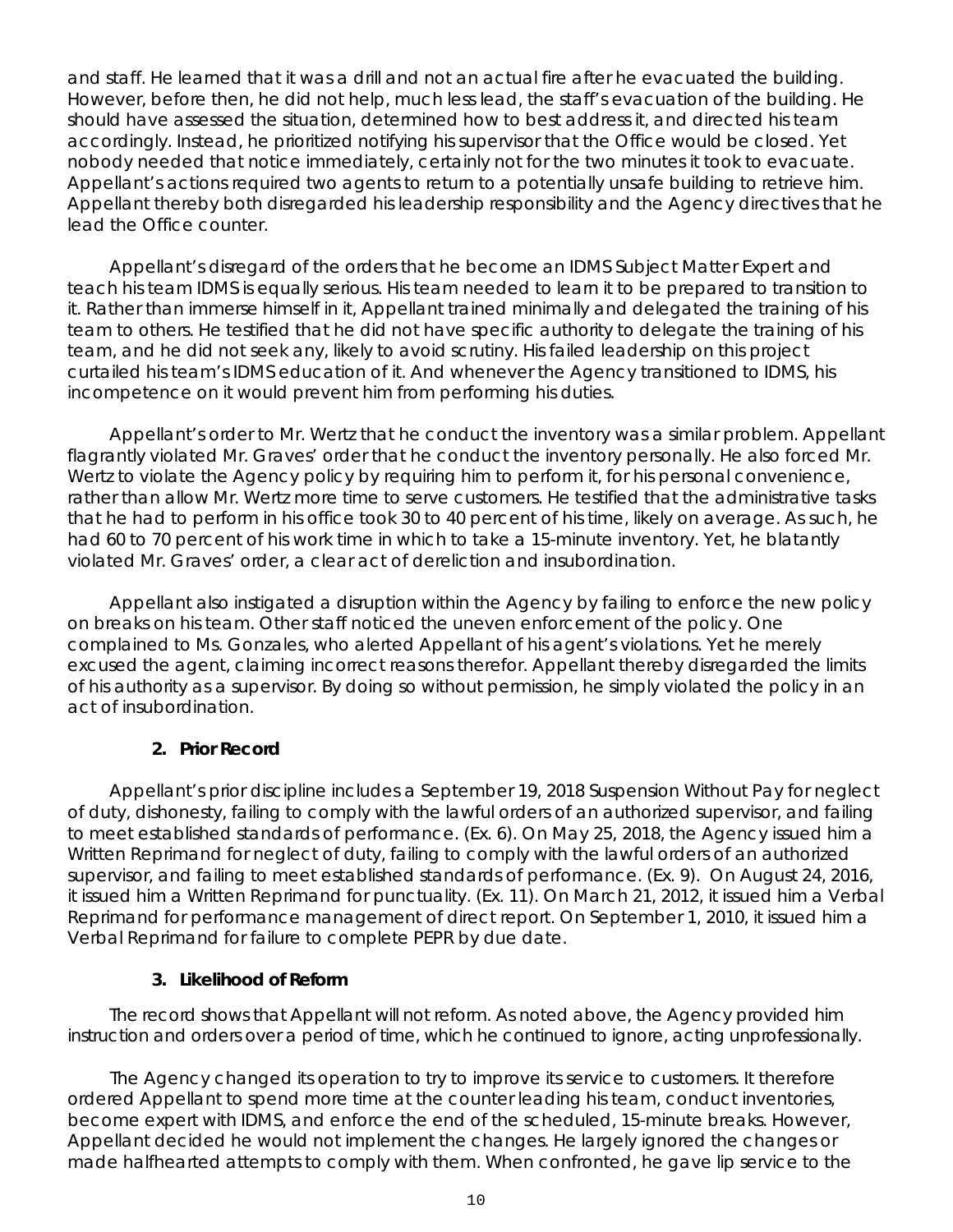criticisms of his noncompliance but then continued it. Why Appellant disregarded orders is unclear, but it does not affect this analysis since his violations are largely undisputed. His lengthy failure to spend the majority of the time at the counter leading his team is an example. Appellant testified that he had to conduct some duties in his office, due to the sensitivity of their material or to computer programs that he could access only there. But he testified that these tasks took 30 to 40 percent of his time, so his failure to do so was inexcusable.

The Agency's May 5, 2018 Written Reprimand of Appellant was based in part on his failure to spend the majority of his time at the counter leading his team, which some agents criticized. Mr. Smithwick had meetings on February 22, 28, and April 18, 2018 with Appellant at which he counseled Appellant to fulfill this duty. At the April meeting, Appellant apologized and agreed to start complying. At their April 20 meeting, Messrs. Smithwick and Graves suggested tips to the Supervisors on how to meet this duty, yet Mr. Smithwick observed Appellant disregarding this directive later that very day. On April 25, they again counseled Appellant, who then spent adequate time at the counter, but limited the tasks that he performed. On April 27, members of Appellant's team complained that Appellant was spending more time on the counter but did so passively or performed only limited tasks, which Mr. Smithwick also observed.

The Agency's September 19, 2018 Suspension of Appellant was based in part on his failure to spend the majority of his time at the counter, and for disregarding his leadership role to support his team members. On June 5 and 18, Mr. Smithwick had reminded Appellant to spend the majority of his time at the counter, proactively addressing issues there. On June 20, his team had to unexpectedly prepare their Main Office area for painting. Mr. Graves was present and saw the team having difficulty with the process. He told Appellant to assist his team, but Appellant proclaimed ignorance of the issue and left his team to resolve it. Next, the Agency had prompted Appellant three times on an upcoming July 13 visit by its CEO to renew her security badge, and it canceled a meeting of that day so he could personally assist her and impress her favorably. Appellant disregarded the CEO upon her arrival and did not assist the agent attending to her, who had problems processing her badge. The CEO, again unassisted, tried three terminals to take the security test, as one was inoperable and another in use. The CEO then had to retake her photo as the agent, not expecting her and unprepared, misfiled her data. Yet Appellant reported to Mr. Smithwick that the CEO had experienced no or minimal problems. He characterized his failure to ensure that the equipment worked, and to assist the agent having problems, as a communication error between himself and his team.

Appellant seemed intent on proving his independence or immunity from his supervisors, by disregarding their orders and his duties. His indifference to the CEO, an obvious priority for Mr. Smithwick, was an example. Besides his failure to confirm the equipment worked and assist the agent, he ignored common courtesy when he failed to acknowledge or welcome her to the Office. Appellant showed through his evaluations that he could do the work, having implemented new projects and trained employees before. At some point, he decided to engage in clear misconduct even after receiving progressive discipline. It reached the point where others routinely reported him. He then rationalized his misconduct with inadequate excuses and took no responsibility for it. Thus, Appellant became incompatible with the Agency in any capacity.

Last, Appellant argued that the Agency dismissed him in violation of the concept of comparative discipline. Mr. LaPorte testified that he applied comparative discipline. However, the Agency had disciplined only two other supervisory employees in a relevant time period, and it dismissed them both. Appellant argues that their misconduct was more egregious. That was so in part, but Appellant's misconduct was more egregious than theirs in that it was flagrant and persistent. So, the evidence regarding the Agency's discipline of other employees was not sufficiently similar to Appellant's to allow any actual comparison of discipline.